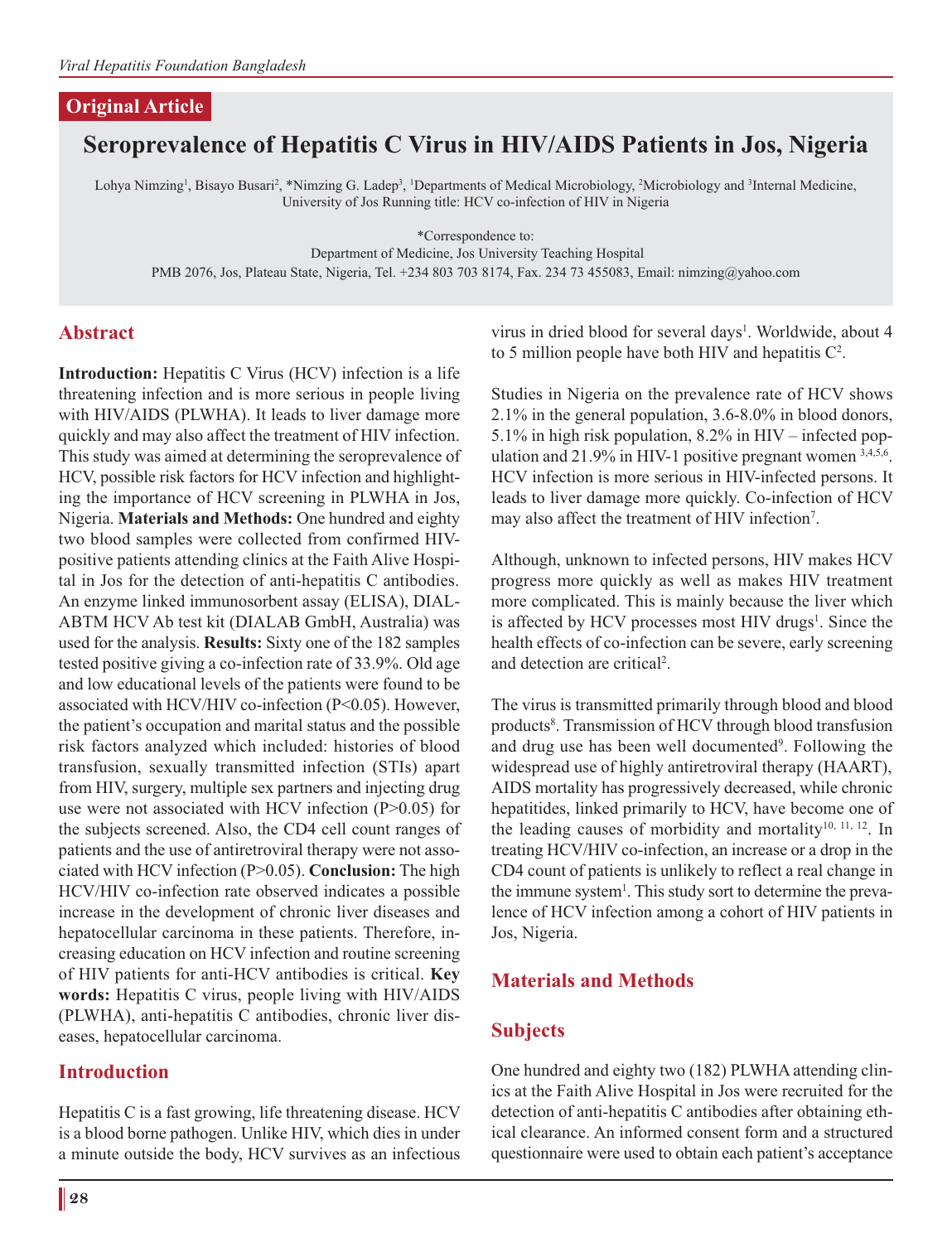and the following information: sex, age, occupation, marital status, educational status, history of blood transfusion, history of STIs apart from HIV, history of organ transplant, history of surgery, having multiple sex partners, engaging in injecting drug use and the use of antiretroviral drugs, while the current CD4 count of each patient was obtained from the hospital data with their consent.

## **Collection of Specimens**

Between the months of May and August 2007, venous blood samples (5ml each) were aseptically collected from HIV infected subjects. Each sample was dispensed into an ethylene diamine tetra acetic acid (EDTA) container immediately after collection and gently mixed to avoid coagulation. Plasma was separated from each blood **sample (when the red blood cells were settled) as early as possible to avoid haemolysis and the plasma samples were stored at -200 C until analysis.**

## **Detection of anti-HCV antibodies**

Two DIALAB ELISA kits were used for the detection of anti-HCV antibodies and the analysis was as specified by the manufacturers.

## **Results**

Sixty one of the 182 samples tested positive giving a coinfection rate of 33.9%. The prevalence of anti-HCV antibodies was higher among males; with 18 (40.9%) positive patients out of 44 screened whereas 43 (23.5%) females were positive out of 138 screened. HCV infection was recorded in all age groups analyzed with the exception of ages 11-20.

Seropositivity was high among subjects above 50 years with 5 (50%) patients positive for anti-HCV antibodies out of 10 screened. These demographic features [sex and age group distribution (Figure 1)] were found to be associated with HCV/HIV co-infection. Others including; educational status (Figure 2), marital status (Table 1) and occupation (Table 2) were also analyzed. The educational status of the patients was also found to be associated  $(P<0.05)$  with HCV/HIV co-infection. HCV seroprevalence was higher among subjects with only a primary level of education with 23 (45.1%) patients positive for anti-HCV antibodies out of the 51 screened.

In relation to the occupation and marital status of subjects, HCV seropositivity was higher among subjects in the civil service with 18 (45.0%) patients positive for anti-HCV antibodies out of the 40 screened and subjects who were widowed with 15 (41.7%) positive patients out of the 36 screened. But these parameters were not associated (P>0.05) to HCV/HIV co-infection. Factors that have been documented as risk factors including: history of blood transfusion, history of STIs apart from HIV, history of surgery, having multiple sex partners, and injecting drug use were also analyzed (Table 3). No association (P>0.05) was observed between these factors and HCV co-infection in this study. Out of the total of 33 patients screened who have had at least a blood transfusion, 13 (39.4%) were positive; 37 of 111 subjects with a history of STI (33.3%) were positive; 12 of 32 subjects that have had surgery in the past (37.5%) were positive for anti-HCV and only 6 of 96 IDUs (37.5%) were positive to anti-HCV.

The CD4 cell count of the patients (Table 4) had no association (P>0.05) with HCV infection. Anti-HCV antibodies in PLWHA in relation to their CD4 cell count showed that out of the total of 37 patients screened with CD4 counts between  $1-200$  cells/ $\mu$ L,  $12$  (32.4%) were positive, 63 with CD4 counts between 201-400 cells/ $\mu$ L, 23 (36.5%) were positive; of 40 with CD4 counts between 401-600 cells/ $\mu$ L, 13 (32.5%) were positive; of 23 with CD4 counts between 601-800 cells/ $\mu$ L, 6 (26.1%) were positive; of 11 with CD4 counts between  $801-1000$  cells/ $\mu$ L, 3 (27.3%) were positive; and of the 8 with CD4 counts above 1000 cells/μL, 4 (50.0%) were positive. While in relation to the use of antiretroviral therapy, a total of 90 patients were screened and 33 (36.7%) were positive for anti-HCV antibodies.

## **Discussion**

In this study, the seroprevalence of anti HCV antibodies in PLWHA is 33.9%. This is similar to studies carried out in United States of America/Europe (35%)<sup>13</sup> and in Brazil  $(36.2\%)^{14}$ . On the contrary, this rate is higher than 5.1%, 8.2% and 5.7% among HIV/HCV co-infected individuals in Nigeria<sup>3,5,15</sup> and 21.9% among HIV-1 positive pregnant women in Jos, Nigeria<sup>6</sup>. This demonstrates an increase in the rate of HCV infection in Nigeria. It was observed in this study that the prevalence of HCV co-infection in PLWHA rises with disease progression. Judging by the high rate of seropositivity and statistically significant association (P<0.05) in subjects who are adults (above 50 years) we suggest that they may have been infected with HCV earlier in life and may already have degenerating liver diseases (Figure 1). It was also observed that the prevalence of anti-HCV antibodies was higher in males (40.9%) than in females (23.5%) which agrees with the findings by Inyama et al.  $(2005)^{15}$  where the prevalence of HCV antibodies was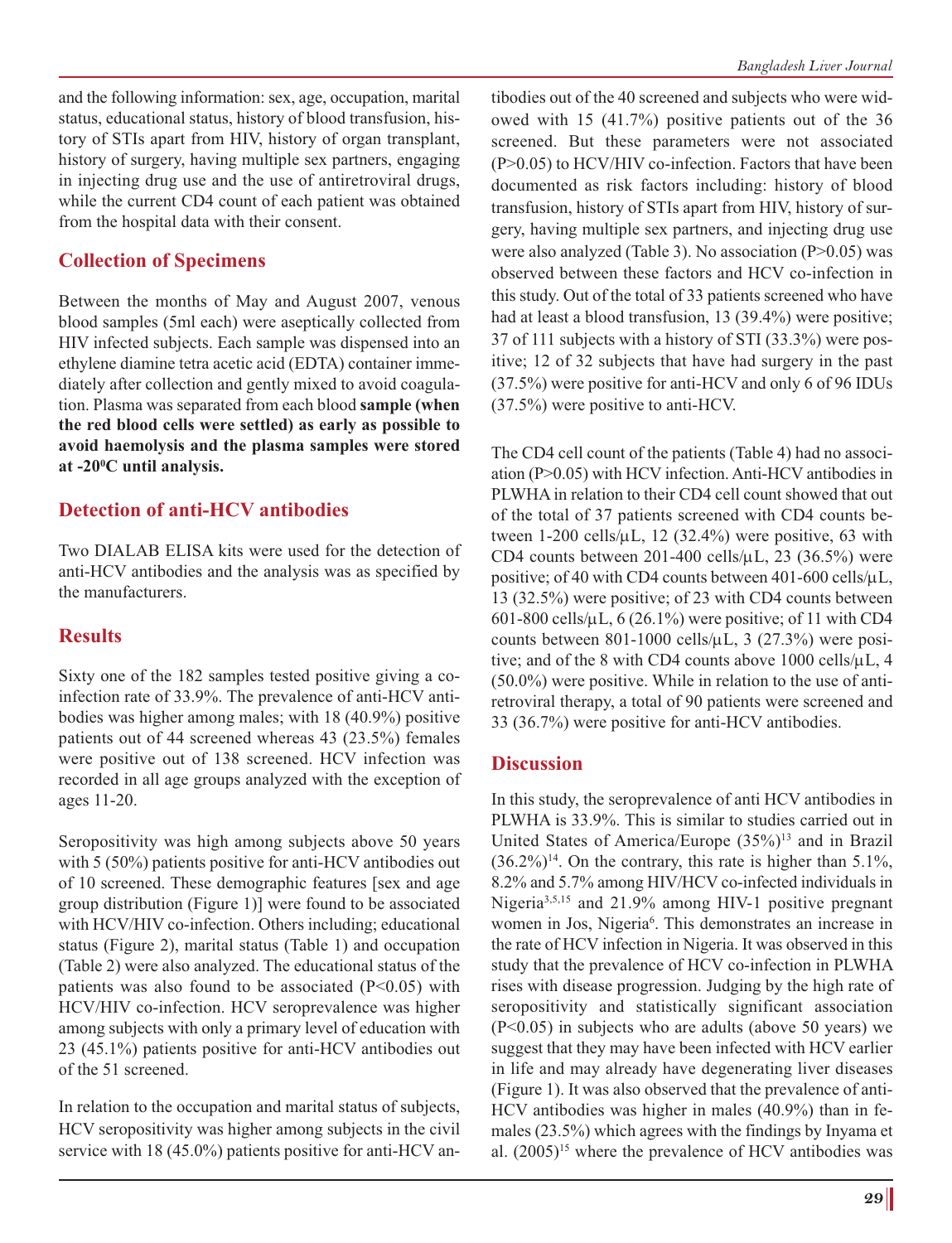higher among males (7.5%; 95% CI 3.83-11.09%) than among females (4.5%; 95% CI 2.10 – 6.88%).

HCV/HIV co-infection was high in subjects with low educational levels (Figure 2). This has a significant association (P<0.05) with HCV/HIV co-infection and may be an important risk factor that reflects inadequate knowledge about the virus and its mode of transmission. This correlates with findings on the educational level of HCV/HIV-1 positive pregnant women in the study by Nimzing et al.  $(2006)^6$ . This finding is revealing as the low level of education might affect the reliability of information regarding the modes of transmission of HCV in these patients. Intravenous drug use is regarded as a serious social misnomer punishable by serving various jail terms in Nigeria and often under reported due to withholding of information by adherents.

The findings of this research also show a relatively higher prevalence rate of HCV/HIV co-infection among subjects in the civil service (45.0%) (Table 2) and among widowed subjects (41.7%) (Table 1). The reason for higher frequency of HCV/HIV co-infection in these groups is obscure and had no statistically significant association (P>0.05).

HIV shares common routes of infection with HCV12 even though this route of transmission of HCV appears to be less efficient than HIV- $1^{16}$ . In this study, no significant association (P>0.05) of HCV infection with sexual transmission was recorded (Table 3). Assessing other possible risk factors (Table 3) of HCV transmission, it was observed that the histories of blood transfusions, STIs apart from HIV, surgery and injecting drug use had no statistically significant association with HCV/HIV co-infection. Reasons for this is unknown but it is known that injecting drug use is an overwhelming risk factor for HCV infection in the Western world while it is infrequently reported practice in Nigeria. The social stigma associated with this habit in our society as well as low level of education of most subjects might have resulted in probable under-reporting of this practice in our study population. It is however, generally thought to be a rare feature in Nigeria.

In this study, no statistically significant association (P>0.05) was recorded for HCV/HIV co-infection by the CD4 cell count range (Table 4) of patient. This agrees with the findings of Collins and Swan in 2007<sup>1</sup>.

Therefore, the high prevalence of HCV/HIV co-infection in this study can probably be attributable to inadequate information about HCV and negligence of medical diagnostic screening practices by people in the developing nations. This study shows the importance of routine HCV screening

for PLWHA. Preventive intervention steps should be taken to reduce HCV/HIV co-infection and more research works aimed at determining the risk factors for HCV/HIV co-infection is necessary.

## **Acknowledgement**

Sincere appreciation goes to Dr. Chris Isichie, and all staff of the Faith Alive Center for their support and contribution to the success of this research work

# **References**

- 1. Collins S, Swam T. Guide to hepatitis C for people living with HIV, testing, co-infection, treatment and support, http://www.i-Base.info, 2007, 4-25.
- 2. Chapman CA, Laudette-Aboulhab J, Soh CH, Karim F, Verghese I, Leo YS. Seroprevalence of hepatitis C virus among HIV-positive patients in Singapore. Abstract of Interscience Conference on Antimicrobial Agents Chemotherapy, 2000, 40:259.
- 3. Madhava V, Burgess C, Drucker E. Epidemiology of Chronic hepatitis C virus infection in sub-Saharan Africa. Lancet Infectious Diseases, 2002, 2:293-302.
- 4. Egah ZD et al. Hepatitis C virus antibodies among blood donors in Jos, Nigeria. Annals of African Medicine, 2004, 3:35-37.
- 5. Agwale SM, Tanimoto L, Womack C, Odama L, Leung K, et al. Prevalence of HCV co-infected HIV-infected individuals in Nigeria and characterization of HCV genotypes. J Clin Virol, 2004, 31S:S3-S5.
- 6. Nimzing L, Lar PM, Nimchak KG, Daru PH. Prevalence of anti-hepatitis C antibody in HIV-1 positive pregnant women in Jos. Journal of Medicine in the Tropics, 2006, volume 8(1).
- 7. Division of HIV/AIDS Prevention, National Centre for HIV/AIDS Viral Hepatitis, STD, and TB Prevention. Co-infection with HIV and Hepatitis C virus. Center for Disease Control and Prevention, 2005.
- 8. Strickland GT. Intrafamilial Transmission of Hepatitis C in Egypt. Hepatology, 2005, 42(3): 683-87.
- 9. Tankhiwale SS, Khadase RK, Jalgoankar SV. Seroprevalence of anti-HCV and hepatitis B surface antigen in HIV infection patients. Indian Journal of Medical Microbiology, 2003, 21:168-220.
- 10. Cacoub P, Rosenthal E, Halfon P, Sene D, Perrone C, Pol S. Treatment of Hepatitis C virus and human immunodeficiency virus coinfection: from large trials to real life. J Viral Hepatitis, 2006.
- 11. Anderson KB et al. Hepatitis C virus co-infection increases mortality in HIV-infected patients in the Highly Active Antiretroviral therapy era: data from the HIV Atlanta UA Cohort Study. Clinical Infectious Disease, 2004, 39(10): 1507-1513.
- 12. Cropley I, Main J. Hepatitis C virus infection: co-infection with HIV and HBV. Baillieres Best Practicing Result in Clinical Gastroenterology, 2000, 14(2): 265-275.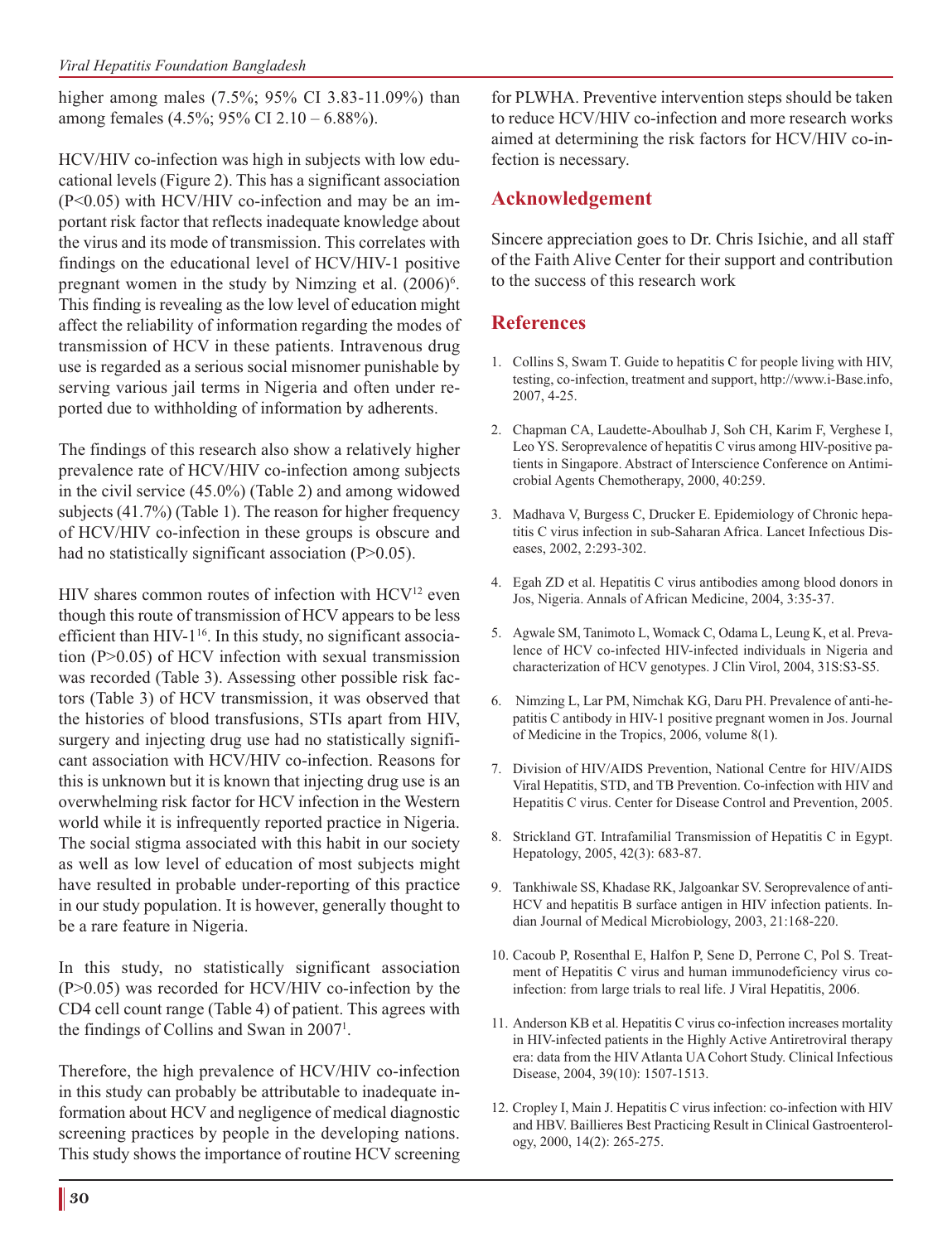- 13. Veruccli G, Calza L, Manfredi R, Chiodo F. Human immunodeficiency virus and hepatitis C virus co-infection: epidemiology, natural history, therapeutics options and clinical management. Infection, 2004, 32:33-46.
- 14. Segurado AC, Braga P, Ezetl A, Cardaso MR. Hepatitis C virus coinfection in a cohort of co-infected individuals from Santos, Brazil: Seroprevalence and Associated Factors. AIDS Patients Care STDs, 2004, 18:135-43.
- 15. Inyama PU, Uneke CJ, Anyanwu GI, Njoku OM, Idoko JH, Idoko JA. Prevalence of antibodies to hepatitis C virus among Nigerian Patients with HIV infection: Online Journal of Health Allied Science, 2005, 2:2.
- 16. Wyld R, Robertson JR, Brettle RP, Mellor J, Prescott L, Simmonds P. Absence of hepatitis C virus transmission but frequent transmission of HIV-1 from sexual contact with doubly infected individuals. Journal of Infectious Diseases, 1997, 35:163-166.

# Table 1. HCV Seroprevalence in HIV Positive Patients by Marital Status

| <b>Marital Status</b> | <b>Total No. of Patients Screened</b> | Total No./% of Positive Patients |
|-----------------------|---------------------------------------|----------------------------------|
| Single                | 44                                    | 11 $(25.0\%)$                    |
| Married               | 91                                    | $33(36.3\%)$                     |
| Divorced              | 11                                    | $2(18.2\%)$                      |
| Widowed               | 36                                    | $15(41.7\%)$                     |
|                       | 182                                   | $61(33.9\%)$                     |

 $\chi$ <sup>2</sup> = 3.97; P>0.05

## Table 2. HCV Seroprevalence in HIV Positive Patients by Occupation

| Occupation      | <b>Total No. of Patients Screened</b> | <b>Total No./% of Positive Patients</b> |
|-----------------|---------------------------------------|-----------------------------------------|
| None            | 50                                    | $15(30.0\%)$                            |
| Student         | 17                                    | $2(11.8\%)$                             |
| Civil Servants  | 40                                    | $18(45.0\%)$                            |
| <b>Business</b> | 57                                    | $18(31.6\%)$                            |
| <b>Farmers</b>  | 18                                    | $8(44.4\%)$                             |
|                 | 182                                   | 61 $(33.9\%)$                           |

 $\chi$ <sup>2</sup> = 7.32; P>0.05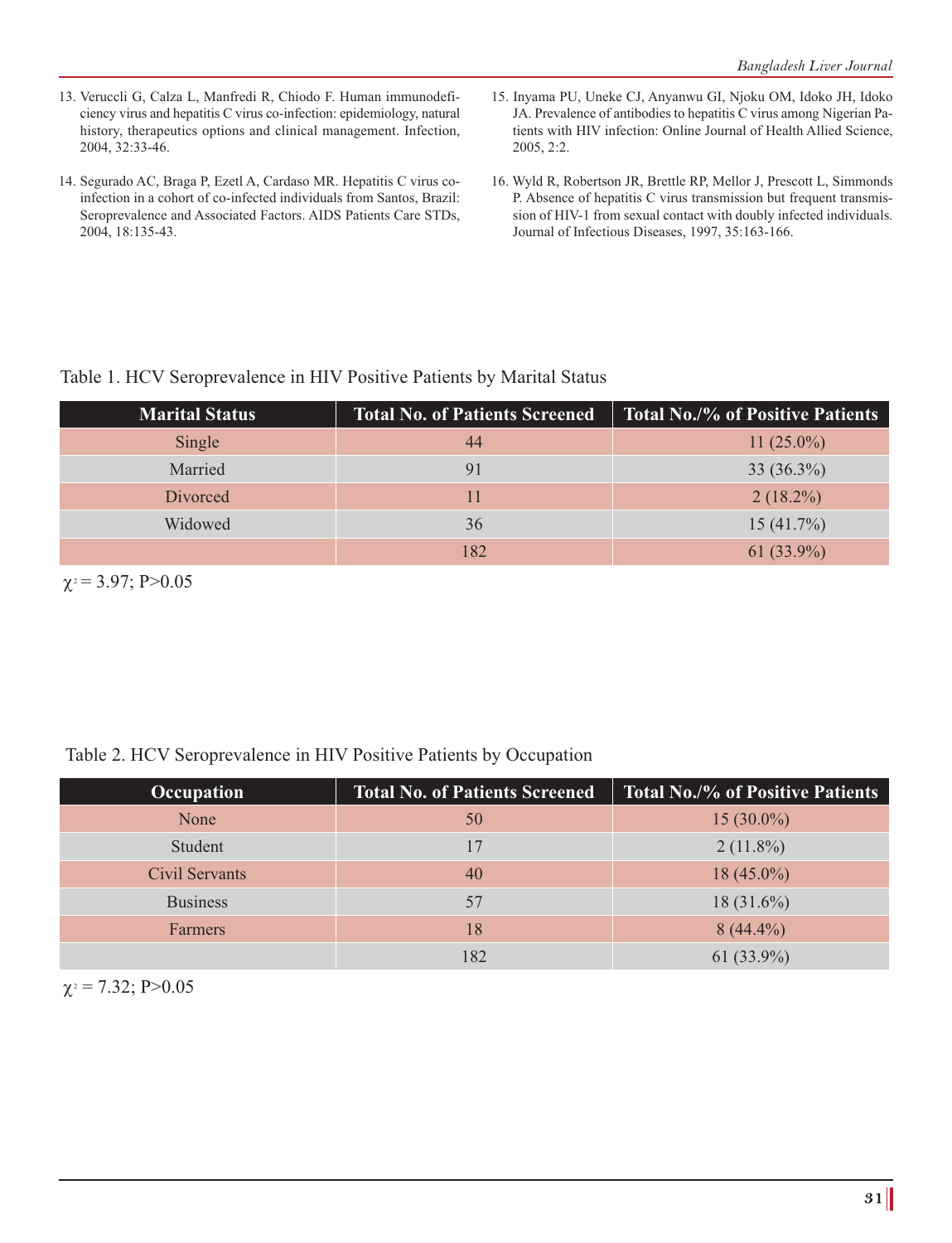| <b>Risk Characteristics</b>  | <b>Total No. of Patients</b><br><b>Screened</b> | Total No./% of Pos-<br>itive Patients | <b>Chi-Square</b><br><b>Value</b> | P-Value  |
|------------------------------|-------------------------------------------------|---------------------------------------|-----------------------------------|----------|
| History of blood transfusion |                                                 |                                       |                                   |          |
| <b>YES</b>                   | 33                                              | $13(39.4\%)$                          | 0.625                             | P > 0.05 |
| NO <sub>1</sub>              | 149                                             | 48 (32.2%)                            |                                   |          |
| History of STIs              |                                                 |                                       |                                   |          |
| <b>YES</b>                   | 111                                             | $37(33.3\%)$                          | 0.004                             | P > 0.05 |
| NO <sub>1</sub>              | 71                                              | 24 (33.8%)                            |                                   |          |
| <b>History of Surgery</b>    |                                                 |                                       |                                   |          |
| <b>YES</b>                   | 32                                              | $12(37.5\%)$                          | 0.276                             | P > 0.05 |
| NO <sub>1</sub>              | 150                                             | 49 (32.7%)                            |                                   |          |
| <b>Multiple Sex Partners</b> |                                                 |                                       |                                   |          |
| <b>YES</b>                   | 96                                              | $29(30.2\%)$                          | 0.998                             | P > 0.05 |
| NO <sub>1</sub>              | 86                                              | $32(37.2\%)$                          |                                   |          |
| <b>Injecting Drug Use</b>    |                                                 |                                       |                                   |          |
| <b>YES</b>                   | 16                                              | $6(37.5\%)$                           | 0.125                             | P > 0.05 |
| N <sub>O</sub>               | 166                                             | 55 (33.1%)                            |                                   |          |

|  | Table 3. HCV Seroprevalence in HIV Positive Patients by Possible Risk Characteristics |
|--|---------------------------------------------------------------------------------------|
|--|---------------------------------------------------------------------------------------|

Table 4. HCV Seroprevalence in HIV positive patients by CD4 cell count range

| $CD4$ count range (Cells/ $\mu L$ ) | <b>Total No. of Patients Screened</b> | <b>Total No./% of Positive Patients</b> |
|-------------------------------------|---------------------------------------|-----------------------------------------|
| $1 - 200$                           | 37                                    | $12(32.4\%)$                            |
| 201-400                             | 63                                    | $23(36.5\%)$                            |
| 401-600                             | 40                                    | $13(32.5\%)$                            |
| 601-800                             | 23                                    | $6(26.1\%)$                             |
| 801-1000                            | 11                                    | 3(27.3%)                                |
| above 1000                          | 8                                     | $4(50.0\%)$                             |
|                                     | 182                                   | 61 $(33.9\%)$                           |

 $\chi$ <sup>2</sup> = 2.03; P>0.05